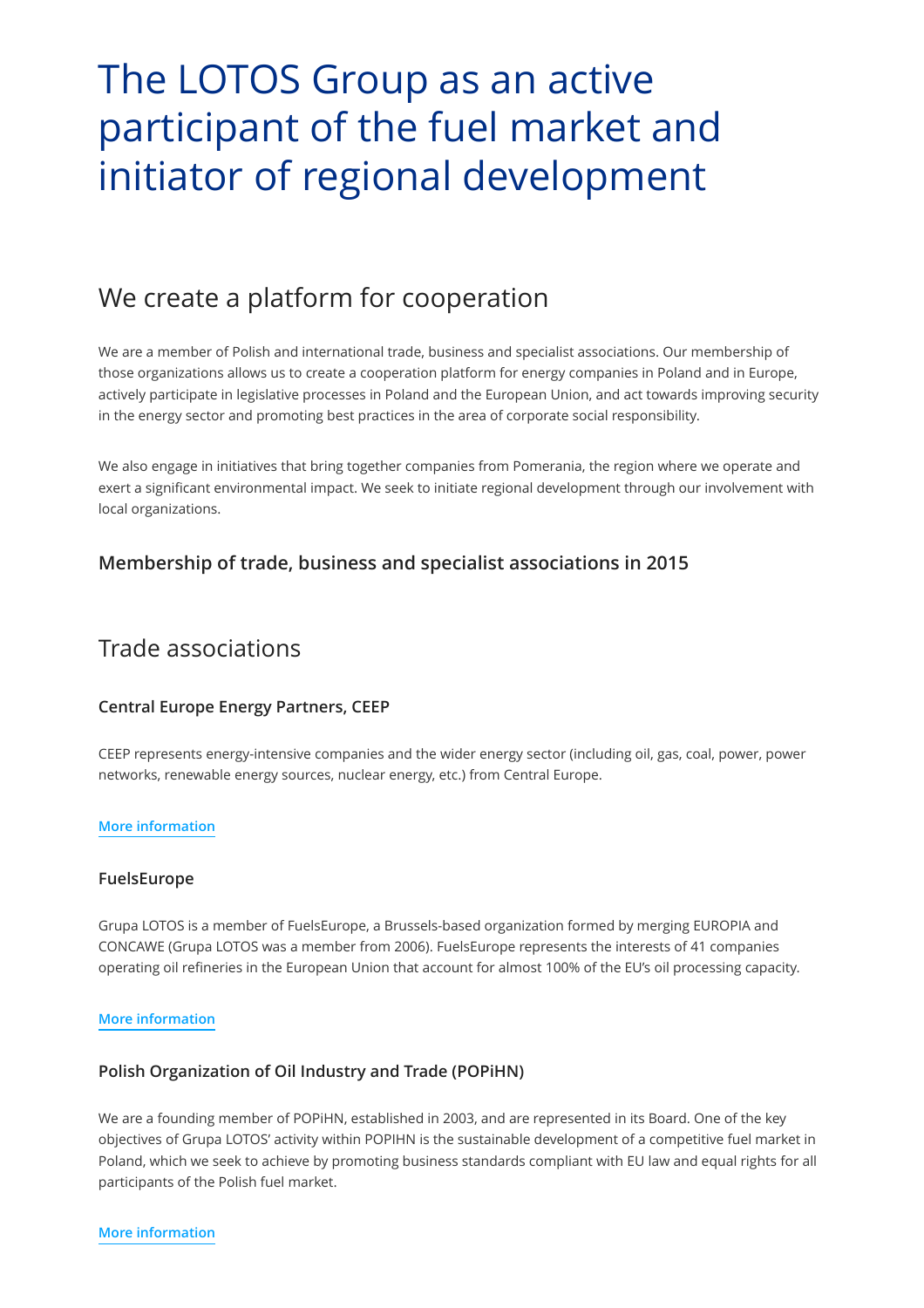# **Polish Association of the Oil and Gas Industry Engineers and Technicians (SITPNiG)**

LOTOS Petrobaltic and LOTOS Terminale are the supporting members of SITPNiG, an organization with a scientific and technical profile that serves the oil and gas industry and its members by promoting social utility in implementing public tasks.

#### **[More information](http://sitpnig.pl/)**

### **Windsor Energy Group - WEG**

In March 2009, Grupa LOTOS joined the Windsor Energy Group (WEG), an independent think-tank based in London that addresses issues related to the building of security and order within the international energy sector, with a particular focus on the oil and gas and alternative energy subsectors.

#### **[More information](http://mecint.wordpress.com/international-affairs/windsor-energy-group/)**

### **World Petroleum Council – Polish National Committee**

We are part of the Polish Steering Committee. Formed in 1933, the World Petroleum Council is the only international organization which represents all branches of the oil industry.

#### **[More information](http://www.world-petroleum.org/)**

# **Polish Exploration and Production Industries Organization (Organizacja Polskiego Przemysłu Poszukiwawczo-Wydobywczego, OPPW)**

Grupa LOTOS is a founding member of this organization focusing on hydrocarbon exploration and production issues.

#### **[More information](http://www.opppw.pl/en/)**

#### **Atlantic Council**

Since September 2013, we have been a member of Atlantic Council, a US-based organization promoting constructive leadership and engagement in international affairs in the areas of energy, environment, global economy and economics, as well as cooperation within the Atlantic Community.

#### **[More information](http://www.atlanticcouncil.org/)**

### **Polish Member Committee of the World Energy Council**

Since 2015, we have been a member of the Polish Committee of the World Energy Council (WEC). WEC is a global, non-governmental and non-commercial organization dealing with issues related to energy resources, production of various forms of energy, its use and environmental impact. WEC's overriding objective is to support sustainable development and peaceful use of energy resources for the greatest benefit of its members and the whole world. WEC was established in London in 1924, with Poland among its 40 founders. Today, it as accredited at the United Nations and represents over 90 member states and more than 3,000 energy sector players from those states.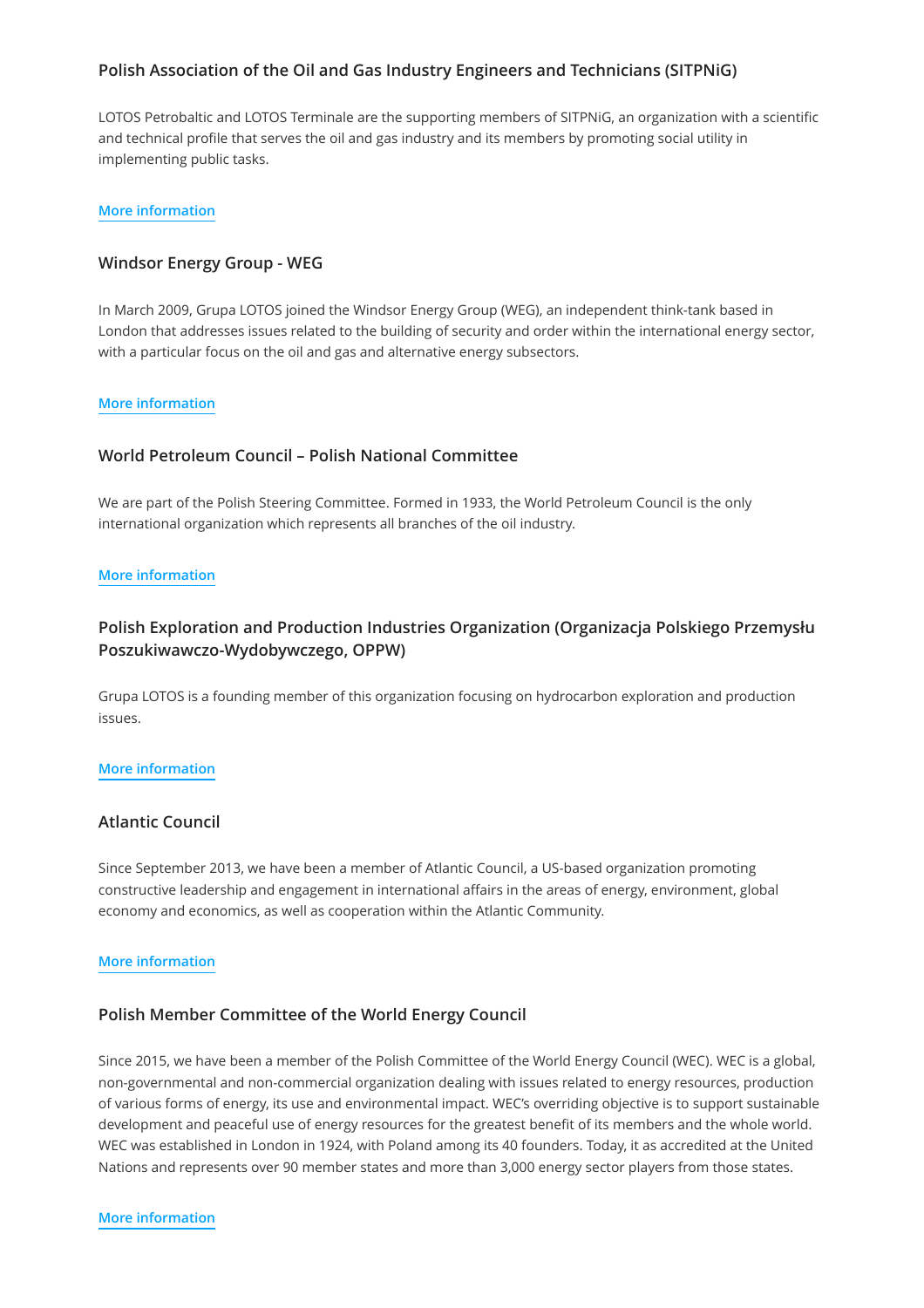### **Polish Chamber of Chemical Industry**

In 2014, Grupa LOTOS became a member of the Polish Chamber of Chemical Industry, an organization supporting the development of the chemical sector and representing its members in relations with central government authorities and international organizations.

#### **[More information](http://www.pipc.org.pl/index.php?lang=pl)**

# Business associations

# **Business Centre Club – BCC**

Grupa LOTOS focuses its work in BCC on initiatives designed to foster development of the Polish economy, create jobs and provide assistance to businesses.

#### **[More information](http://www.bcc.org.pl/)**

### **European League for Economic Cooperation ELEC**

The European League for Economic Cooperation is a non-governmental and non-partisan international organization with a mission to promote economic integration, strengthen the social and cultural identity of European societies and work towards increasing the role of Europe in the international arena. Grupa LOTOS has been a member of ELEC since 2002.

#### **[More information](http://www.eleclece.eu/en/)**

#### **Gdańsk Business Club**

Gdańsk Business Club brings together entrepreneurs, owners and leaders of key companies from the Pomerania region. It was founded in 1994. Grupa LOTOS has been a member of Gdańsk Business Club since 2002

#### **[More information](http://gkb.pl/)**

#### **Pomorskie in the European Union Association**

The Association aims to support local government authorities, universities, institutions and businesses from the Gdańsk Province in the European Union. Grupa LOTOS joined the Association in 2010.

#### **[More information](http://pomorskieregion.eu/)**

#### **Polish Business Roundtable Club**

The Club was founded in 1997 on the initiative of the Polish Business Roundtable, an organization formed by the elite of Polish entrepreneurs committed to promoting the economic development and integration of the business community in Poland. Grupa LOTOS has been a member of the organization since 2005.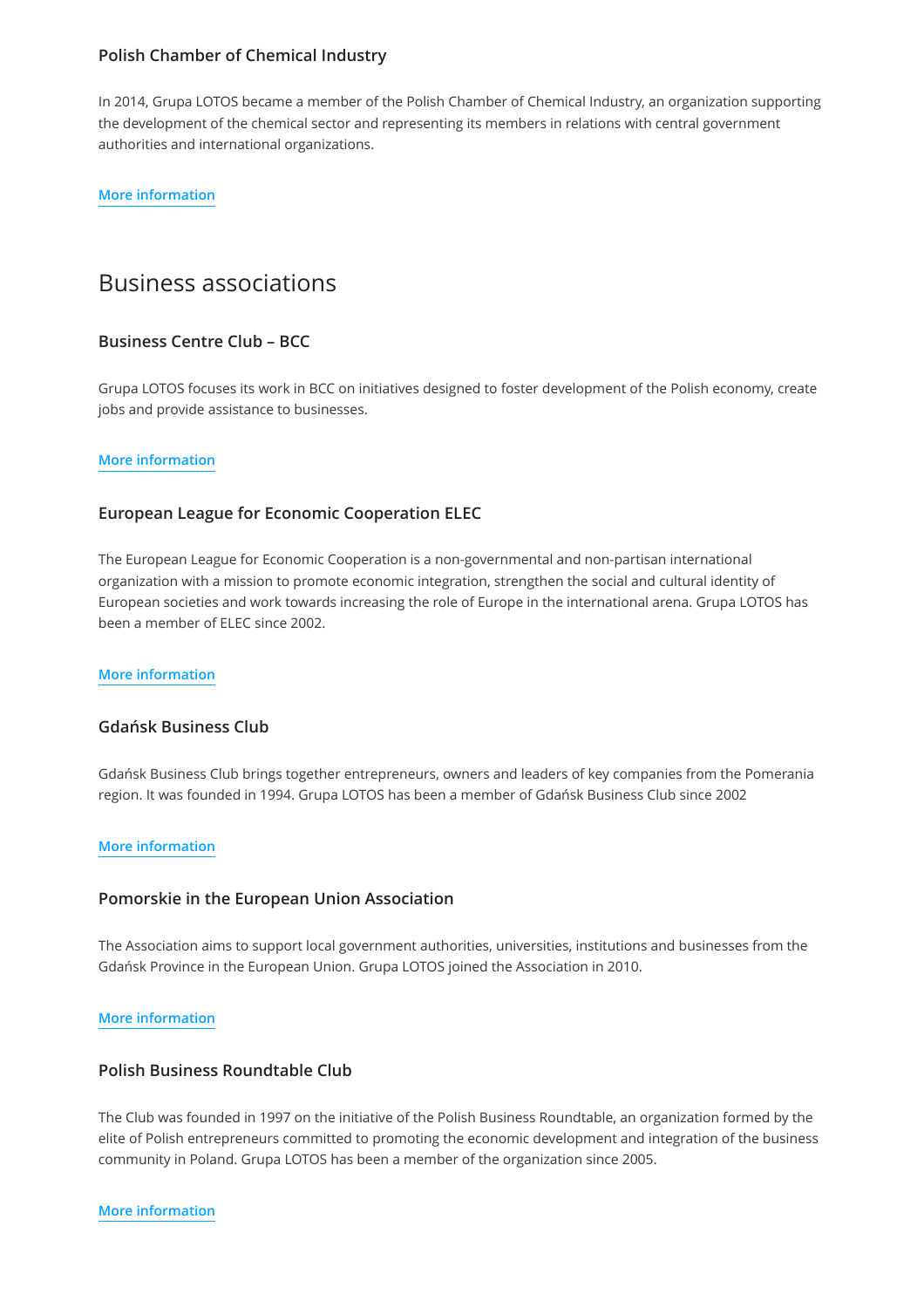# **Polish Higher Education-Business Forum (PFAG)**

The Polish Higher Education-Business Forum (PFAG) is an association founded in 1992 to build closer ties between academic circles and business community with the ultimate goal of promoting innovative projects financed with domestic and EU funds. Through our membership of the Polish Higher Education-Business Forum since 2004, we have been involved in activities fostering development of cooperation between businesses and academic institutions.

**[More information](http://www.pfag.org.pl/)**

# **CSR advocacy groups**

**Responsible Business Forum** 

**[More information](http://odpowiedzialnybiznes.pl/)**

**UN Global Compact**